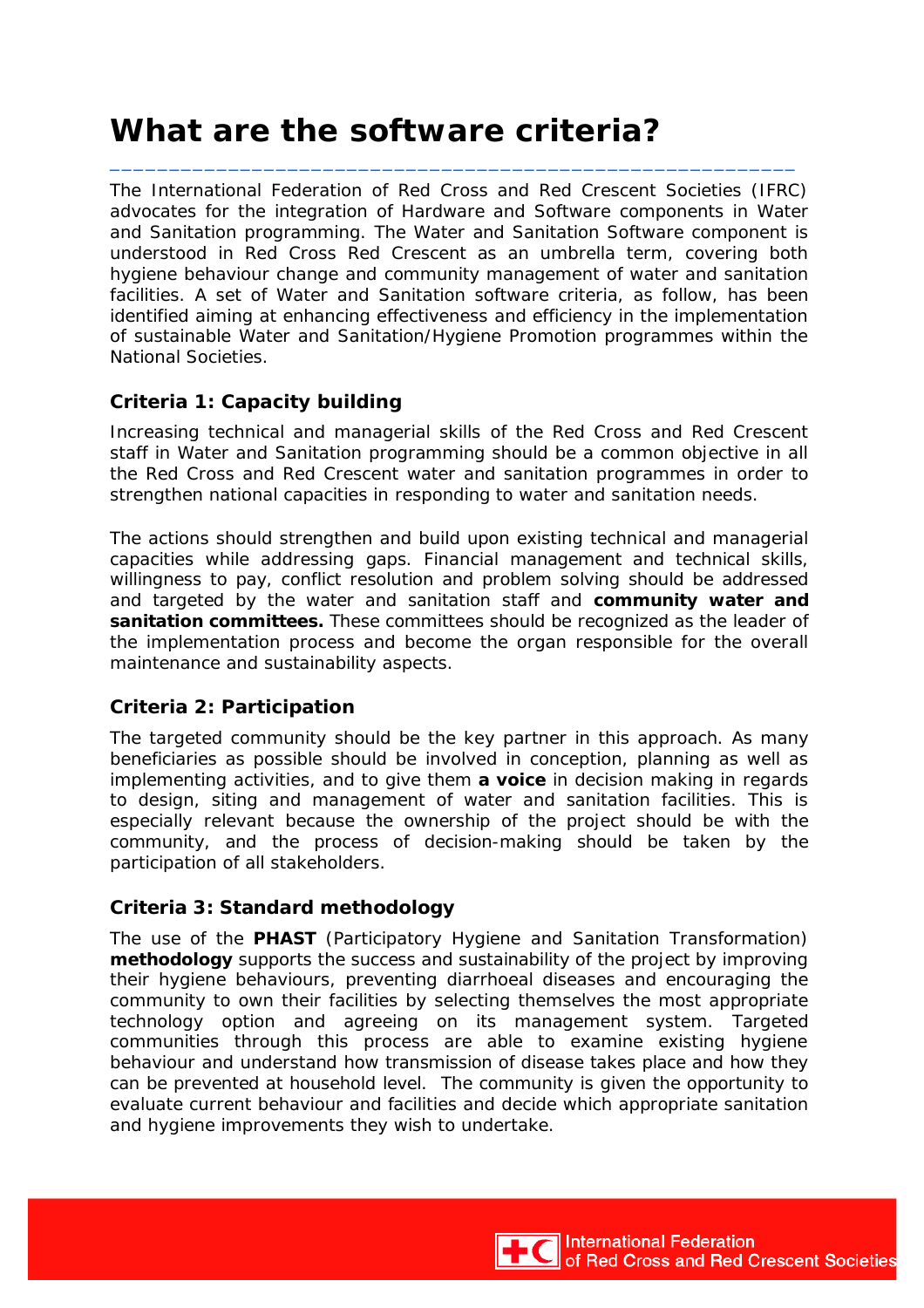The International Federation promotes PHAST methodology as the backbone of software activities since, throughout the seven steps, the two core software elements, hygiene behaviour change and community management, are widely addressed. However PHAST must be applied in a very dynamic and flexible manner including more or less emphasis on community management and / or behavioural change depending on the scenario.

The last PHAST mapping conducted in March 2009 shows that 38 National Societies worldwide are implementing PHAST components integrated within their larger Water and Sanitation long term programmes. The understanding on what is PHAST and how to implement it within the Red Cross Red Crescent environment varies notably from one country to another. International Federation in its effort to standardize the PHAST approach and share best practices across the members of the International Red Cross and Red Crescent Movement, published, in 2009, the **PHAST evaluation checklist and guidance**. This assessment package aims at helping Red Cross/Red Crescent personnel to evaluate their PHAST components by providing a simple and quick self-evaluation checklist and background technical information in the form of brief guidance.

The checklist can be used along the different steps of the project cycle (planning, implementation, monitoring & evaluation). In the planning phase, the checklist might be used to verify weather core PHAST elements are properly and fully incorporated into the proposal (narrative, logical frame and budget). For those implementing water and sanitation projects, the checklist might be useful for organizing sound work plans and ensuring that a monitoring system is effectively put in place. This tool should facilitate the collection and review of information that reveals how the PHAST programme is proceeding and what aspects of it, if any, need correction. The checklist also might be informative for those who plan to conduct a self-evaluation (or mid-term review) without the assistance of an external consultant. The result of this evaluation might be fed back into the remaining period of implementation.

### **Impact:**

In general, the following impacts might be expected from water and sanitation projects implemented under GWSI:

- Reduced risk of water and sanitation borne diseases. Improved health status and sustainable hygiene behaviour within the target population.
- $\bullet$  Increased organizational and individual capacities of National Societies staff, volunteers and the community in Water and Sanitation – water, sanitation and hygiene - programming.
- Increased awareness of the various policies and strategies in country and globally. Contribution to the MDG's (specifically MDG No. 1, 2, 3, 4 and 7).
- Increased access to sustainable and affordable Water and Sanitation services by vulnerable groups, especially women, orphans, PLWHA and other vulnerable groups.
- **Increased women's involvement in management of water and sanitation** projects and the decision making process.